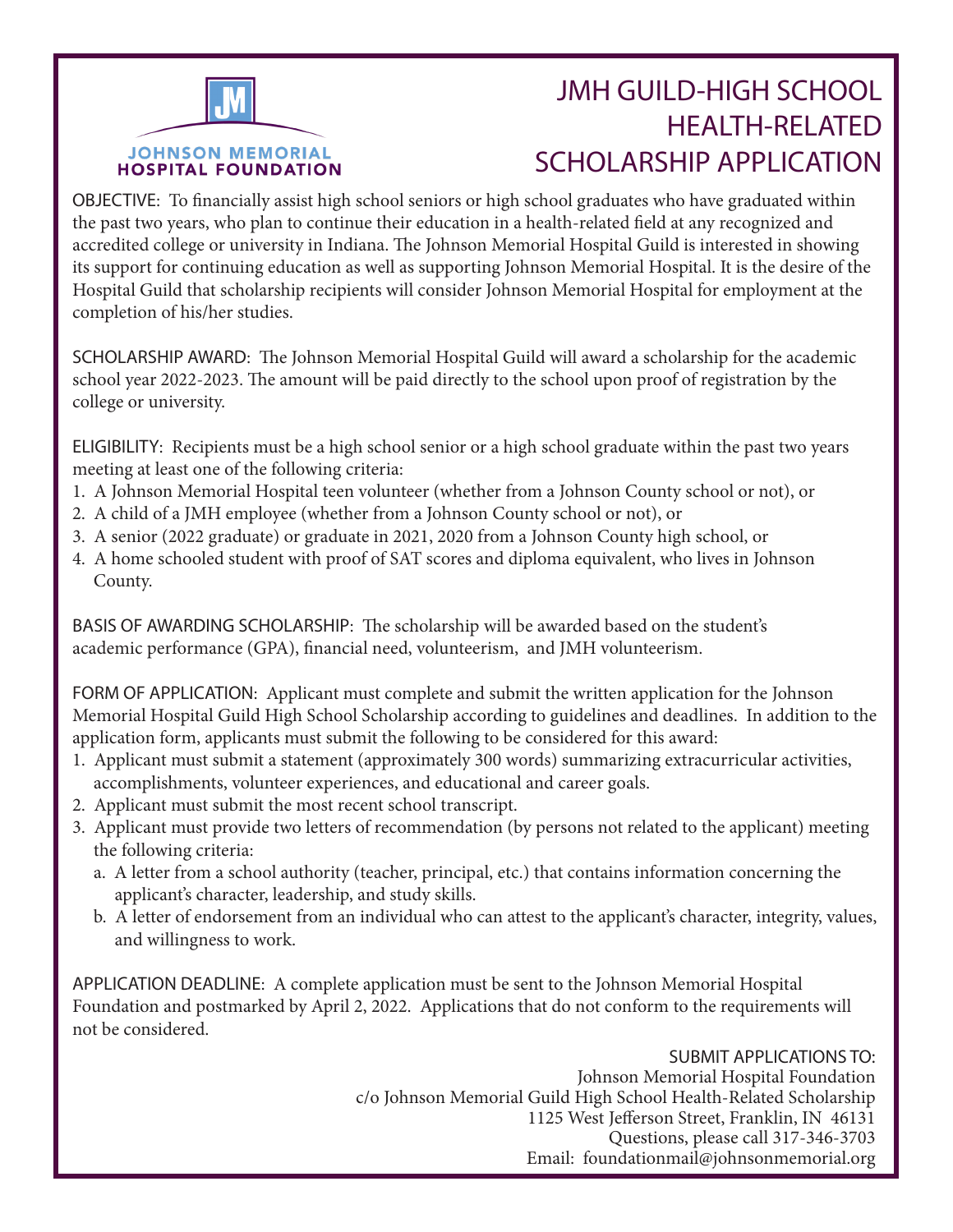## High School Health-Related Scholarship Application

|                                                                                                   | $\begin{tabular}{ c c c c } \hline \multicolumn{3}{ c }{\text{DOB}} \end{tabular}$ |
|---------------------------------------------------------------------------------------------------|------------------------------------------------------------------------------------|
|                                                                                                   |                                                                                    |
|                                                                                                   |                                                                                    |
|                                                                                                   |                                                                                    |
|                                                                                                   |                                                                                    |
| Check all that apply:<br>I am a Johnson County Resident                                           |                                                                                    |
|                                                                                                   |                                                                                    |
| $\Box$ I have a family member employed at JMH                                                     |                                                                                    |
|                                                                                                   |                                                                                    |
| <b>School Information</b>                                                                         |                                                                                    |
|                                                                                                   |                                                                                    |
|                                                                                                   |                                                                                    |
|                                                                                                   |                                                                                    |
|                                                                                                   |                                                                                    |
| <b>Volunteer Information</b><br>Please list any volunteer experiences within the past five years: |                                                                                    |
|                                                                                                   |                                                                                    |
|                                                                                                   |                                                                                    |
|                                                                                                   |                                                                                    |
|                                                                                                   |                                                                                    |
|                                                                                                   |                                                                                    |
| <b>Financial Information</b><br>Annual Household income \$                                        | Number of people living in your home: ___________                                  |
| Please explain any circumstances that would explain your financial need.                          |                                                                                    |
|                                                                                                   |                                                                                    |

\_\_\_\_\_\_\_\_\_\_\_\_\_\_\_\_\_\_\_\_\_\_\_\_\_\_\_\_\_\_\_\_\_\_\_\_\_\_\_\_\_\_\_\_\_\_\_\_\_\_\_\_\_\_\_\_\_\_\_\_\_\_\_\_\_\_\_\_\_\_\_\_\_\_\_\_\_\_\_\_\_\_\_\_\_\_\_\_\_\_ \_\_\_\_\_\_\_\_\_\_\_\_\_\_\_\_\_\_\_\_\_\_\_\_\_\_\_\_\_\_\_\_\_\_\_\_\_\_\_\_\_\_\_\_\_\_\_\_\_\_\_\_\_\_\_\_\_\_\_\_\_\_\_\_\_\_\_\_\_\_\_\_\_\_\_\_\_\_\_\_\_\_\_\_\_\_\_\_\_\_